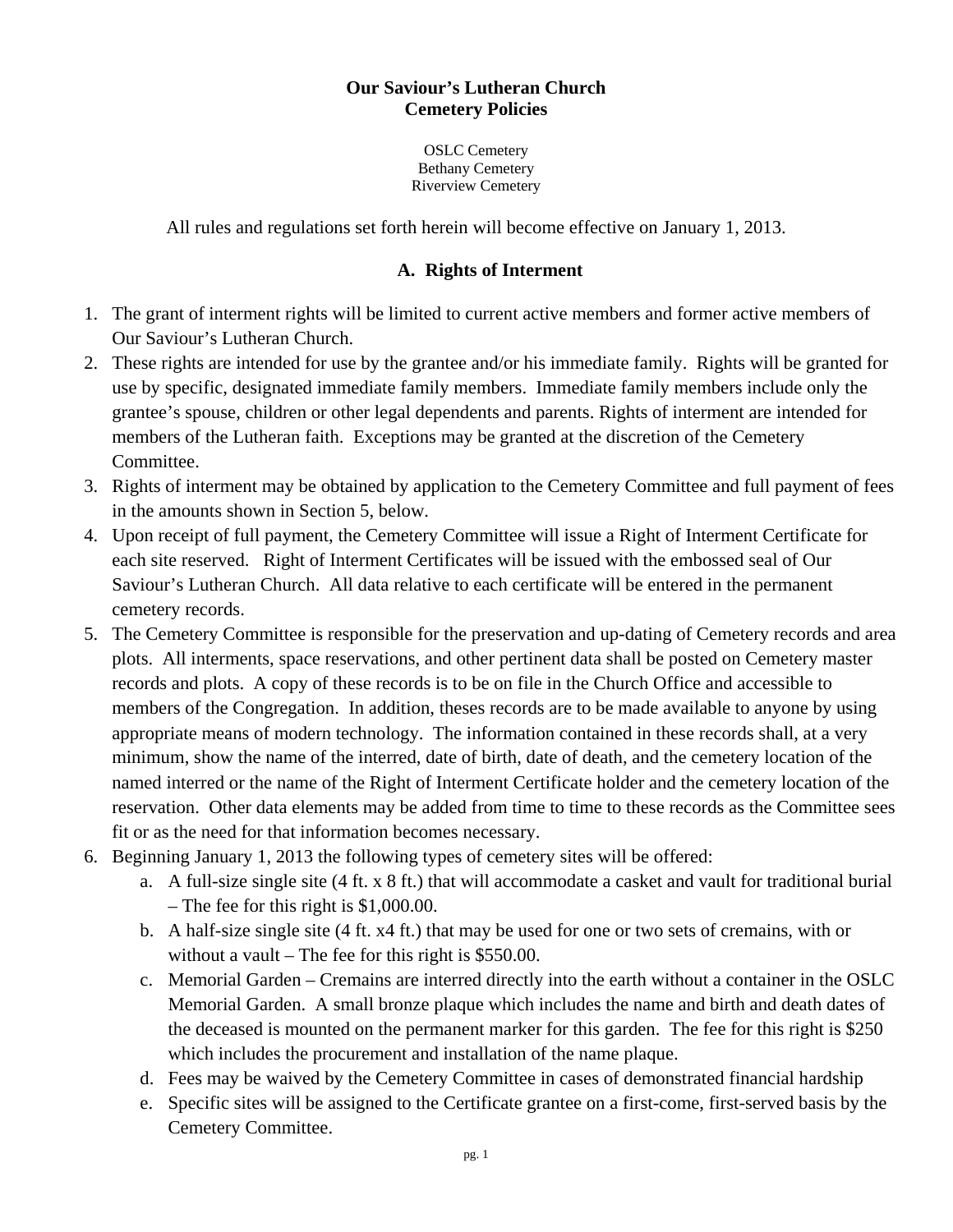- 7. Fees will be appropriated by the Cemetery Committee to both the Cemetery Operating and Perpetual Care Funds. No less than 50% of the fees for each granted interment right will be appropriated to the Perpetual Care Fund. Fee amounts are subject to change at the recommendation of the Cemetery Committee and with the approval of the OSLC Parish Council.
- 8. Headstones and markers may be installed at full size and half size sites at the expense of the certificate holder or his/her estate. See Section B – Stones and Markers for specific requirements.
- 9. The Right of Interment Certificate is non-negotiable and non-transferable except to the Cemetery Committee. No sale of a Right of Interment Certificate is valid. Upon written request by grantee the Cemetery Committee will repurchase unwanted sites at one-half the current Interment Right fee. Granted burial sites that remain empty 75 years after the date of the grant will revert to Our Saviour's Lutheran Church, unless otherwise authorized in writing by the OSLC Cemetery Committee.
- 10. Every reasonable effort will be made to honor the burial site originally chosen; however, conditions may prevail rendering this impractical. For example: an unusually large tree may prevent opening a site, or the presence of subterranean obstacles may preclude the use of a site. To remedy the condition described above, the Certificate holder may choose one of the following options:
	- a. An alternative site
	- b. Such other options as may be presented by the Committee
	- c. Repurchase by the Committee in the amount of the current cost of a site
- 11. Authorization by the Pastor or member of the Cemetery Committee is required before a burial site may be opened. Upon request, satisfactory evidence – a Right of Interment Certificate –must be provided, or record of its issue must be entered in the cemetery records per Section 4.

## **B. Stones and Markers**

- 1. All stones or markers must be approved by the Cemetery Committee before installation. The Committee reserves the right to authorize the removal of such markers, etc., installed without permission, or which may be considered inappropriate, at the certificate holder's expense.
- 2. Stones and markers, regardless of size, will be required to have a cement base of appropriate depth. The dimensions of the base must exceed the dimensions of the headstone by three inches (3 in.) on each side. Stones and markers shall be composed of granite or other similar materials approved by the OSLC Cemetery Committee. Permanent stones and markers may be set prior to burial but must be set within six months of burial.
- 3. Footstones may not protrude above ground level. Footstones may not be set prior to burial.
- 4. Corner markers may not protrude above ground level.
- 5. Repair of stones and markers shall be the responsibility of the owners. When the owners of the stone or marker or appropriate family members or agents cannot be contacted, repairs will be made at the discretion of the Cemetery Committee.
- 6. Should any stone or marker become unsightly or dilapidated or should any stone or marker pose a safety hazard, the OSLC Cemetery Committee shall have the right to either correct or remove the stone or marker at the expense of the owner or the owner's appropriate family members or agents.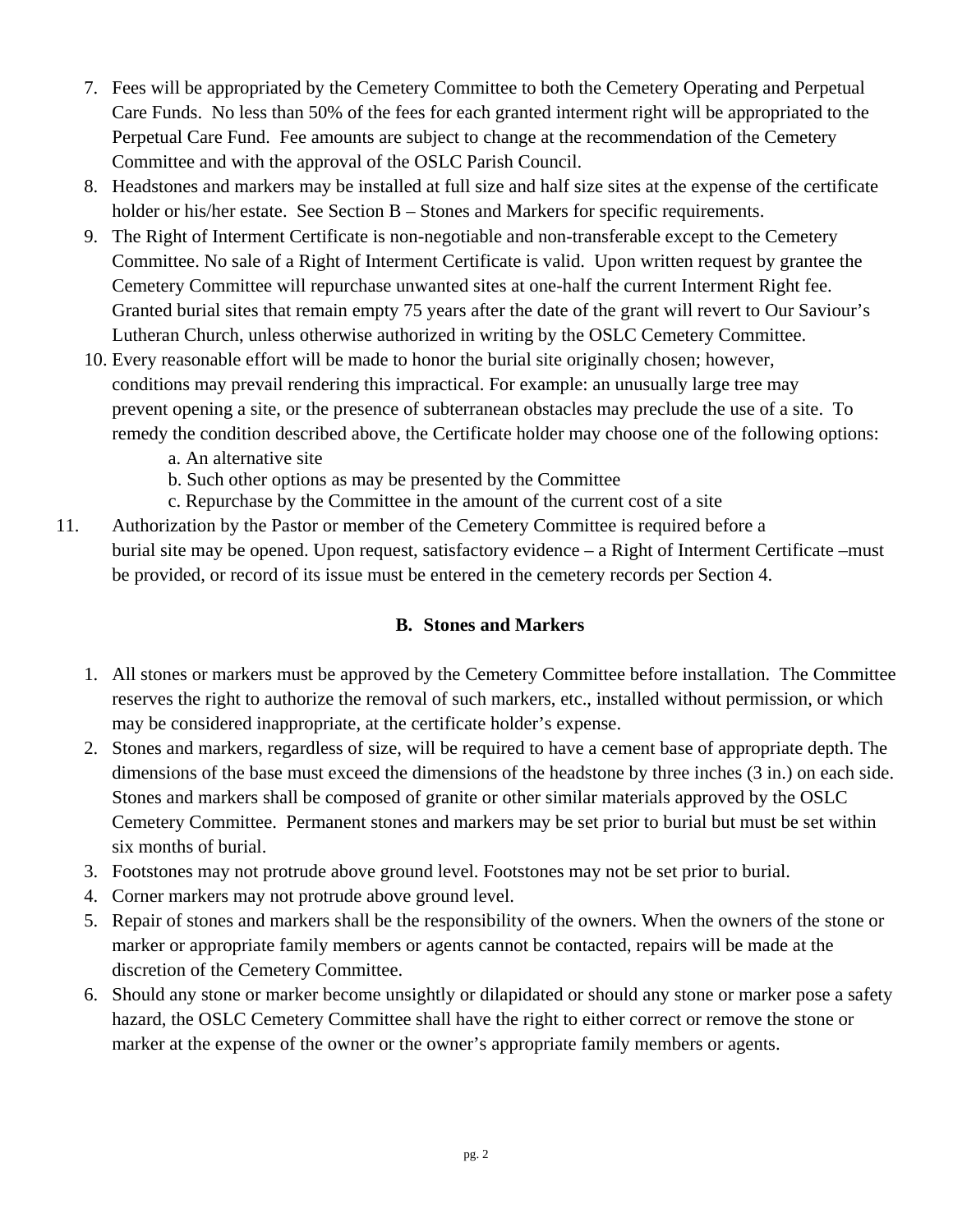## **C. Decorations**

- 1. The OSLC Cemetery Committee is responsible for general maintenance and upkeep of OSLC cemetery properties.
- 2. Funeral flowers and wreathes placed on a fresh grave will be removed after a period of two weeks. Family members may remove flowers any time before the end of the two-week period.
- 3. All flower arrangements must be removed or placed on top of the stone or marker during the mowing season (April 1 through October 31). Metal, wire, or wooden structures (such as wreath stands) are allowed in the cemetery from November 1 through March 31, outside the regular mowing season
- 4. Deteriorated or unsightly flower arrangements will be removed by the Cemetery Committee.
- 5. Glass containers may not be used for floral arrangements.
- 6. Trees, shrubs, vines, flowers, and other plants may be planted only with the permission of the Cemetery Committee.
- 7. The Committee reserves the right to remove from any plot or from the cemetery(ies), either wholly or in part, any tree or bushes that shall be, in its judgment, detrimental to any adjacent plot, path or drive, or that shall be unsightly or obstructive, or the roots or foliage of which shall interfere with any adjacent plot.
- 8. American flags may be used to honor veterans of the United States armed forces at appropriate times such as Memorial Day and Veteran's Day. Torn or tattered flags will be removed when warranted.
- 9. Non-traditional decorations such as garden adornments, balloons, and beverage containers are discouraged and may be removed at the discretion of the Cemetery Committee.

# **D. Burial Requirements**

- 1. All caskets shall be buried in a vault or graveliner of suitable material (e.g. cement or polyguard).
- 2. The bottom of all vaults will be buried at least 53 inches below the surface of the ground with at least 30 inches between the top of the vault and the cemetery ground.
- 3. Cremated remains will be buried at least 24-30 inches below the surface of the ground in a suitable stone, metal, ceramic, concrete, or wooden urn. Vaults for cremain burials are optional.
- 4. Funeral directors are asked to contact the OSLC Cemetery Committee to schedule any necessary grave servicing, stone setting or other work.
- 5. Funeral directors are asked to remove excess earth from the cemetery property when opening graves or burial sites.

#### **E. Cemetery Structures**

- 1. Installation of all Memorials, Monuments, Private Mausoleums, Flower Urns, Benches or any Permanent Structures must be approved by the OSLC Cemetery Committee.
- 2. All Monuments, Memorials or Permanent Structures must be made of Traditional materials such as Marble, Granite or Bronze, or have special approval by the OSLC Cemetery Committee.
- 3. Such approved installations will be performed by a Licensed and Insured contractor only, under the coordination of the OSLC Cemetery Committee, unless otherwise approved.